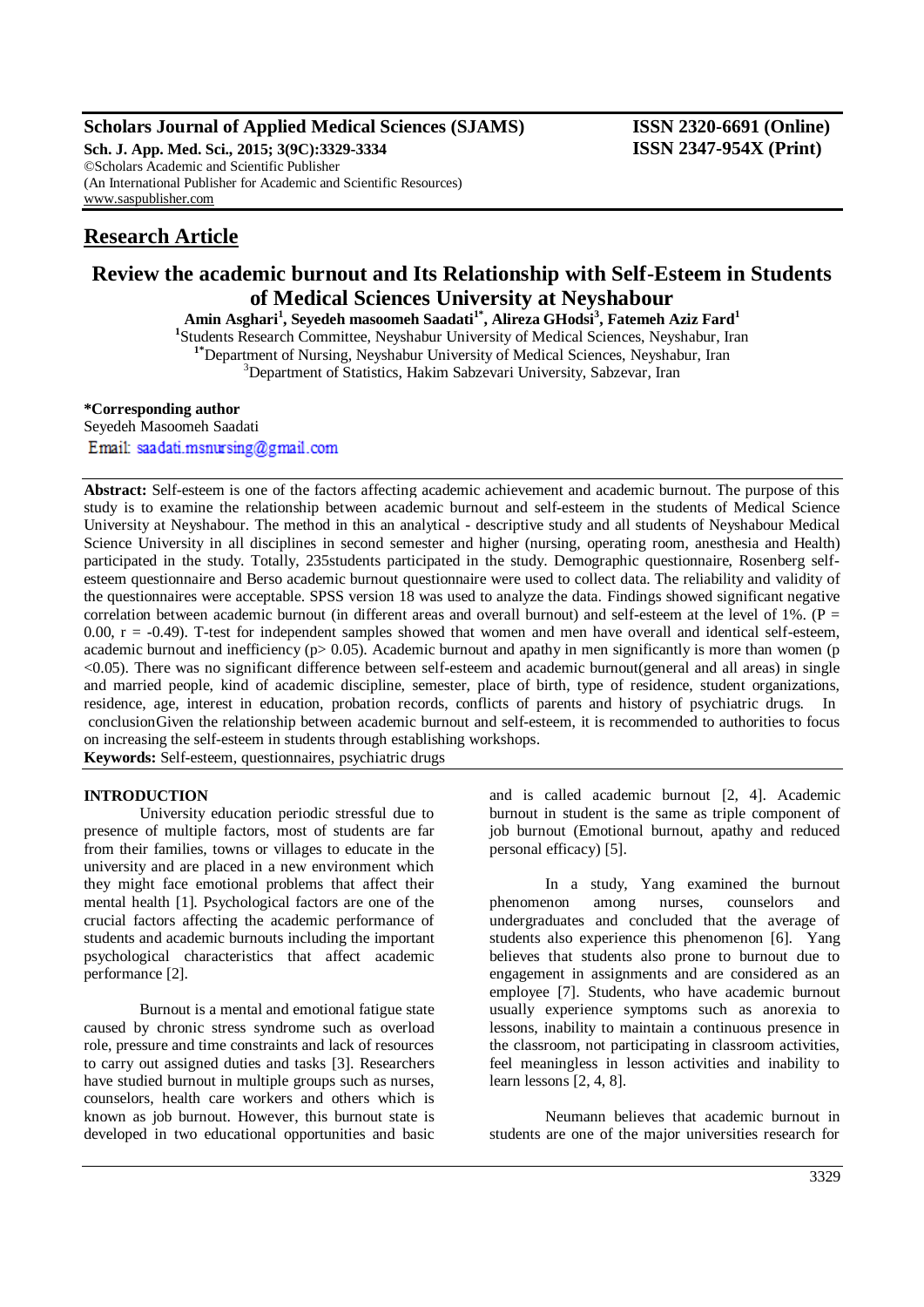various reasons. The first reason is that academic burnout could be the key to understand the different behaviors of students such as academic performance during the study. The second reason is that academic burnout affects on students relationship with the colleges and universities. For example, academic burnout affects student's commitment to the university and their participation in scientific work after graduation. Third the academic burnout affect on student's motivation to continue their education [9]

Boudreau and his colleagues claim that academic burnout is related to stress, long hours of work with education, concerns and worries about grades, uncertainty about the future, low levels of control, low satisfaction of the imbalance between private life and professional life and low level of support from neighbors and friends [10]. Several factors are involved in the development of academic burnout including public and scientific activities (such as attending classes, writing article, study and exam) economic, social and individual pressure related to teachers and classmates, professional expectations and doubts about the usefulness of the study and future work [11], competition with classmates [12], disproportion between the sources and factors associated with student educational activities such as motivation and adaptive strategies to expect success in the educational environment [13].

Self-esteem is one the factors affecting academic achievement and academic burnout. Most commonly used definition of self-esteem is provided by Rosenberg in 1965: favorable and unfavorable attitudes towards themselves; so, self-esteem affects on the all aspects of people's lives and also their attitude towards their abilities [14]. In other words, the purpose of selfesteem is that people how to love and be satisfied with their performance, how to feel themselves especially in social and academic affairs and how to think about their ideal and the real levels [15]. There are also studies which show self-esteem is associated with academic achievement. O'Malley and Bachman quoting Baron (1991) founded that people with low self-esteem achieve lower grades in schools compared to students with high self-esteem [16].

A study in Iran showed a positive significant relationship between self-esteem and academic achievement [17]. It should be noted majority of studies carried out in relation to self-esteem and academic performance or academic burnout, and so far based on searches made by researchers, the relationship between self-esteem and academic burnout has not been investigated and because nursing is one of the most stressful jobs and review of studies show that job burnout is high in this group [18]. Also, considering the importance of the nursing profession and the health of the population on public health and consequently lack of enough information in this area, this study aimed to investigate the relationship between self-esteem and academic burnout in the students of medical sciences university.

## **METHODOLOGY**

This is an analytical - descriptive study and all students of Neyshabour Medical Science University in all disciplines in second semester and higher (nursing, operating room, anesthesia and Health) participated in the study. The criteria to participate in the study were consent, lack of mental disorders and not guest students. Totally, 235 people participated in the study. demographic questionnaire, Rosenberg self-esteem questionnaire including 10 general sentences with five negative and five positive sentences in four-option likret scale (strongly agree, agree, disagree, strongly disagree) from zero to three were used to gather data. Scores 10- 25 show low self-esteem, 25-35 shows middle selfesteem and higher than 35 shows high self-esteem. Reliability of the questionnaire was 0.74by Cronbach's alpha coefficient and was reported in the range of 0.82 - 0.88 by retest [19] .Also academic burnout questionnaire of Besro et al was used to determine the academic burnout which examines three areas of academic burnout such as educational fatigue, education apathy and educational inefficiency. Mentioned questionnaire has 15 items. Educational fatigue has five items. Educational apathy has four items and educational insufficiency has six items and is ranked based on 5-point Likert from 5 to 1 respectively (strongly agree, agree, no idea, strongly disagree and disagree). The maximum score is 75 (maximum burnout), the average score is 45 and the minimum score is 15 (minimum burnout). Reliability of the questionnaire has been reported by its creators respectively 0.70, 0.85 and 0.72 for three domains of academic burnout (17). SPSS version 18 software was used to analyze data. Descriptive statistics method and Pearson correlation, t-test and ANOVA were used to examine the relationship between the variables.

# **FINDINGS:**

63.4% of participants were female and 83% were single. The number of participants in each group was respectively, 38.7% nursing, 32.3% anesthesia, 21.3% operating room and 7.7% health. 29.4% of participants were in second Semester. Findings showed that the self-esteem in students is an average of 30.87 and academic burnout in educational fatigue is average 15.3.The average of inefficiency were 14.22 and the average of educational apathy was 12.02 and showed low level (Table A). There is a significant negative correlation between academic burnout (in different areas and overall fatigue) and self-esteem is at 1% level.  $(P = 0.00, r = -0.49)$  (Table II). T-test for independent samples showed that women and men have overall and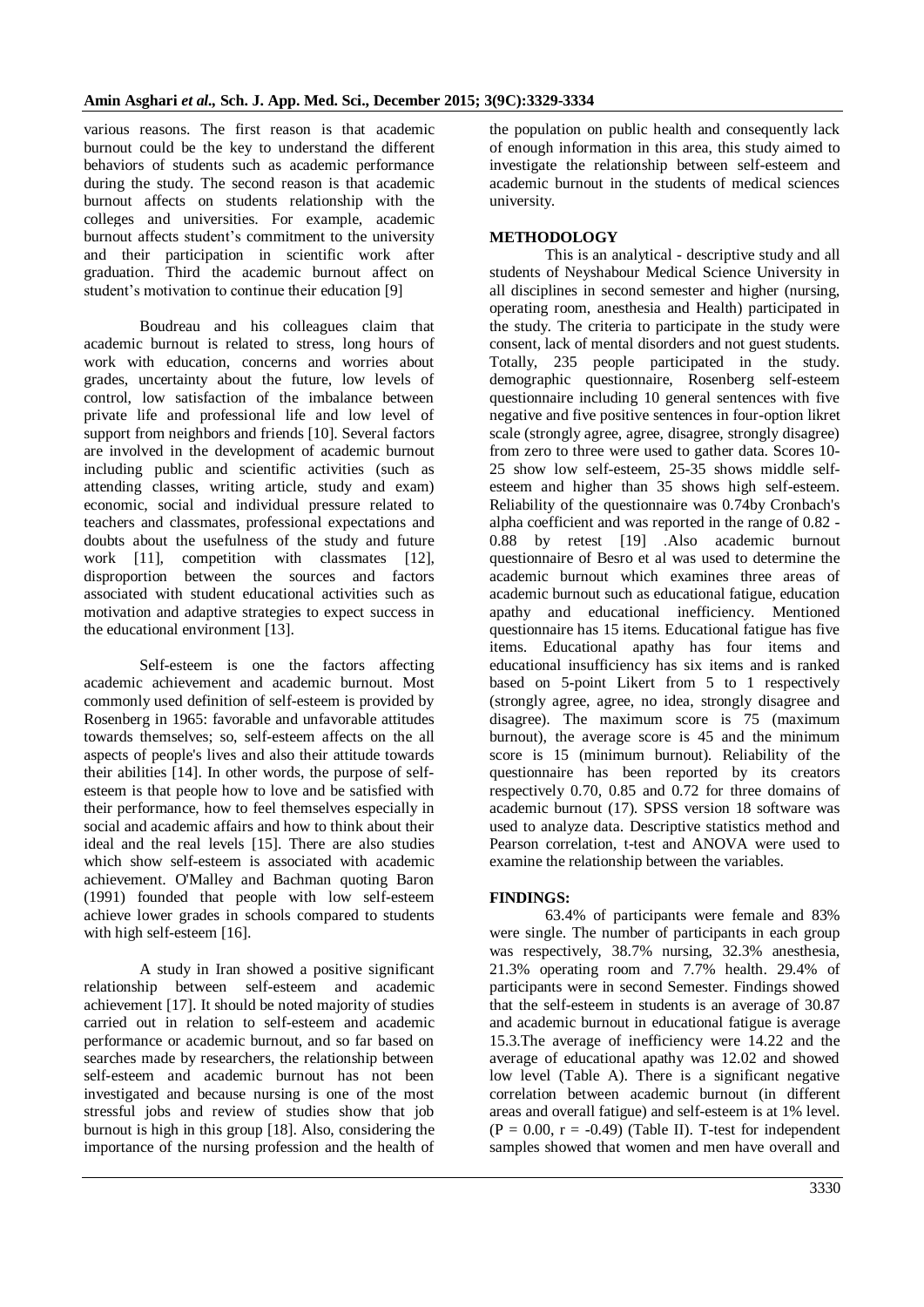#### **Amin Asghari** *et al.,* **Sch. J. App. Med. Sci., December 2015; 3(9C):3329-3334**

identical self-esteem academic burnout and inefficiency  $(p> 0.05)$ . Academic burnout and apathy in men significantly is more than women ( $p < 0.05$ ). There was no significant difference between self-esteem and academic burnout(general and all areas) in single and married people, kind of academic discipline, semester, place of birth, type of residence, student organizations, residence, age, interest in education, probation records, difference of parents and history of psychiatric drugs.

| $-$ which is a line we will work workwall will we were claimed to the literature |     |                |                |         |                           |  |
|----------------------------------------------------------------------------------|-----|----------------|----------------|---------|---------------------------|--|
|                                                                                  | No  | <b>Minimum</b> | <b>Maximum</b> | Average | <b>Deviation Standard</b> |  |
| Self-esteem                                                                      | 235 | 16.00          | 40.00          | 30.8765 | 5.04843                   |  |
| fatigue                                                                          | 235 | 5.00           | 25.00          | 15.3114 | 4.26176                   |  |
| inefficiency                                                                     | 235 | 6.00           | 25.86          | 14.2235 | 3.93584                   |  |
| apathy                                                                           | 235 | 4.00           | 20.00          | 12.0265 | 3.66010                   |  |
| Burnout                                                                          | 235 | 15.00          | 70.86          | 41.5614 | 9.61482                   |  |
| Number                                                                           | 235 |                |                |         |                           |  |

#### **Table 1: The average self-esteem and academic burnout**

|  |  | Table 2: Correlation of self-esteem and academic burnout |
|--|--|----------------------------------------------------------|
|--|--|----------------------------------------------------------|

|                                                              | <b>Pearson</b><br><b>Correlation</b> | Self-<br>esteem | fatigue    | inefficiency | apathy     | burnout    |
|--------------------------------------------------------------|--------------------------------------|-----------------|------------|--------------|------------|------------|
| Correlation                                                  |                                      |                 | $-0.326**$ | $-0.492**$   | $-0.380**$ | $-0.490**$ |
| Coefficient                                                  | $Sig. (2-tailed)$                    |                 | 0.000      | 0.000        | 0.000      | 0.000      |
|                                                              | <b>Nov</b>                           | 235             | 235        | 235          | 235        | 235        |
| **. Correlation is significant at the 0.01 level (2-tailed). |                                      |                 |            |              |            |            |

## **Table 3: The relationship between self-esteem and academic burnout by sex**

|              |                             | Leven |       | t-test   |         |                       |
|--------------|-----------------------------|-------|-------|----------|---------|-----------------------|
|              |                             | F     | Sig.  | T        | Df      | $Sig. (2-$<br>tailed) |
| Self-esteem  | Equal variances assumed     | 0.780 | 0.378 | 1.224    | 233     | 0.222                 |
|              | Equal variances not assumed |       |       | 1.239    | 184.011 | 0.217                 |
| Fatigue      | Equal variances assumed     | 0.308 | 0.579 | 2.283    | 233     | 0.023                 |
|              | Equal variances not assumed |       |       | 2.278    | 176.289 | 0.024                 |
| inefficiency | Equal variances assumed     | 0.180 | 0.672 | $-0.987$ | 233     | 0.324                 |
|              | Equal variances not assumed |       |       | $-0.991$ | 179.173 | 0.323                 |
| apathy       | Equal variances assumed     | 5.925 | 0.016 | 2.613    | 233     | 0.010                 |
|              | Equal variances not assumed |       |       | 2.714    | 198.294 | 0.007                 |
| burnout      | Equal variances assumed     | 2.911 | 0.089 | 1.586    | 233     | 0.114                 |
|              | Equal variances not assumed |       |       | 1.623    | 190.145 | 0.106                 |

#### **Table 3: The average self-esteem and academic burout by sex**

|                | <b>Sex</b> | $\tilde{}$<br>N <sub>o</sub> | Average | Standard  | Std. Error Mean |
|----------------|------------|------------------------------|---------|-----------|-----------------|
|                |            |                              |         | deviation |                 |
| Self-esteem    | Male       | 86                           | 31.4067 | 4.90045   | 0.52843         |
|                | female     | 149                          | 30.5705 | 5.12315   | 0.41970         |
| fatigue        | male       | 86                           | 16.1395 | 4.24586   | 0.45784         |
|                | female     | 149                          | 14.8334 | 4.21123   | 0.34500         |
| inefficiency   | male       | 86                           | 13.8898 | 3.90707   | 0.42131         |
|                | female     | 149                          | 14.4161 | 3.95259   | 0.32381         |
| apathy         | male       | 86                           | 12.8376 | 3.28944   | 0.35471         |
|                | female     | 149                          | 11.5584 | 3.78991   | 0.31048         |
| <b>burnout</b> | male       | 86                           | 42.8669 | 9.05959   | 0.97692         |
|                | female     | 149                          | 40.8079 | 9.87230   | 0.80877         |

#### **DISCUSSION:**

This study aimed to evaluate the academic burnout and self-esteem and their relationships with each other in the paramedical students. The data showed

a significant negative relationship between self-esteem and academic burnout. So that students with high selfesteem experienced lower educational that was consistent with the findings of Carlson [20]. Molavi and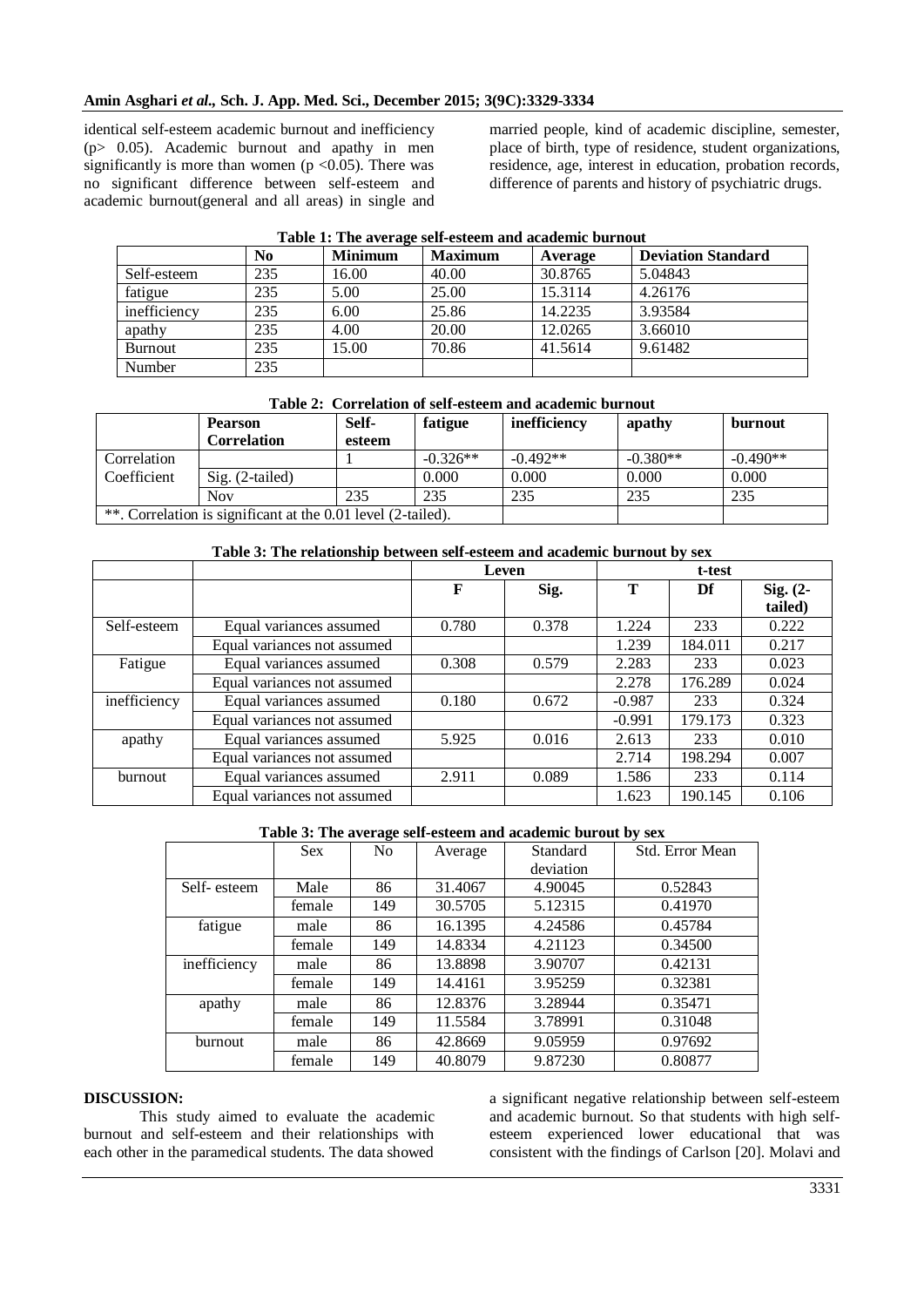his colleagues study on the factors affecting educational motivation showed that self-esteem is one of the factors that increase academic motivation and consequently reduce the academic burnout. In fact, high self-esteem can results educational motivation and low self-esteem can results lack of motivation in the students [21]. People with high self-esteem are more resistant to the problems of life and have greater perseverance and as a result they are more likely to be successful [22].

In research of Kamali *et al.;* Hosseini and colleagues, and Hosseininasab, and Vojdan Parast, selfesteem and educational status are related [23, 24, 25]. In most of previous studies, researchers found that students with good self- esteem don't experience burnout [26]. In our study, the students' self-esteem was average, while Jannati and colleagues study, the level of self-esteem in nursing and midwifery students was high and in the Buhler *et al.;* their self-esteem was low [27, 28]. To compare self-esteem in different societies, different ethnicities, cultures, subcultures and educational level of learners should be noted. Viklien in their meta-analysis study examined the challenges of this issue widely, for example, despite the fact that black America has lower academic achievement on average, but has higher self-esteem than whites [29], and the results of this study may be a reflection of bias or conflict between cultures.

The findings also showed that academic burnout and apathy in men is significantly more than women. Basically, the goal of education for girls and boys are different. The educational motivations in boys are often related to the future responsibilities, but the motivation in girls first and foremost is a way to express personality and escape from the traditional role of women in the society. Therefore, girls are more interested in education. Also in our study there was no significant relationship between self-esteem and gender. Perhaps one of the reasons for this difference is receiving identical feedback from the environment. This means that past cultural and ethnic is faded and generally try to treat girls and boys with the same attitude. On the other hand, some social psychologists believe that the concept of self is different in men and women. So, their self-esteem is not really comparable [25]. In the present study, there was no relationship between educational discipline, average and age with self-esteem and academic burnout and this is not consistent to the study of Mirzaee and colleagues and Cullen *et al.;* [30, 31] but is consistent to the results of Zare *et al.;* [32].

Self-esteem is known as a complex psychological structure which its change depends on many factors [33]. Research showed that factors such as gender, age, marital status, education level and income levels are related significantly to the self-esteem of people [34].But, this result was not seen in our study. Some researchers believe that the university environment is a social environment in addition to an educational environment and is full of specific issues such as living accommodation, disinterest in their education and career concerns to the future which decrease academic achievement to promote self-esteem in the students [32]. Of course all social and psychological problems of students are not caused by the educational or social circumstances and personal characteristics and their families are involved [35]. In addition, the students are elected by the entrance exam to enter the university and likely have more self-esteem compared to public communities. Perhaps, university academic achievement is affected by these factors and their interaction and shows less relationship with selfesteem. Some research suggests that there is a low correlation between the position of education and selfesteem [36].

Perhaps, the inconsistency between our studies is due to the mentioned factor and it is necessary to investigate the effect of these variables. In our study, the relationship between self-esteem and academic burnout with probation, interest to discipline, drug use and parents conflicts were examined. The data showed that self-esteem is higher in students who didn't experience probation and interested to the discipline. Academic burnout and inefficiency in students with a history of probation, in all other areas except inefficiency in students with drug use and students with parental conflicts was more than other students. Perhaps these students have some features which affect on their academic status, self-esteem general health simultaneously such as more family involvement (busy family) socio-economic problems, anxiety disorders (reduced self-concept and self-esteem) which influence on educational efficiency [37].

## **CONCLUSION:**

Self-esteem is one of the factors affecting academic achievement and academic burnout. Loss of self-esteem has adverse consequences on physical and mental health of individuals (38)**.** On the other hand, students and managers are producers of future knowledge in any society. There is correlation between self-esteem and academic burnout in our study, so it is necessary to seriously focus on these issues by applying methods such as teaching classes and workshops to enhance self-esteem and improve academic achievement and prevent academic burnout in the students. Mental health and self-esteem of students is not evaluated accurately when they enter to the university; therefore, it is recommended to conduct more academic researches about burnout and selfesteem of students in the university and examine its effects.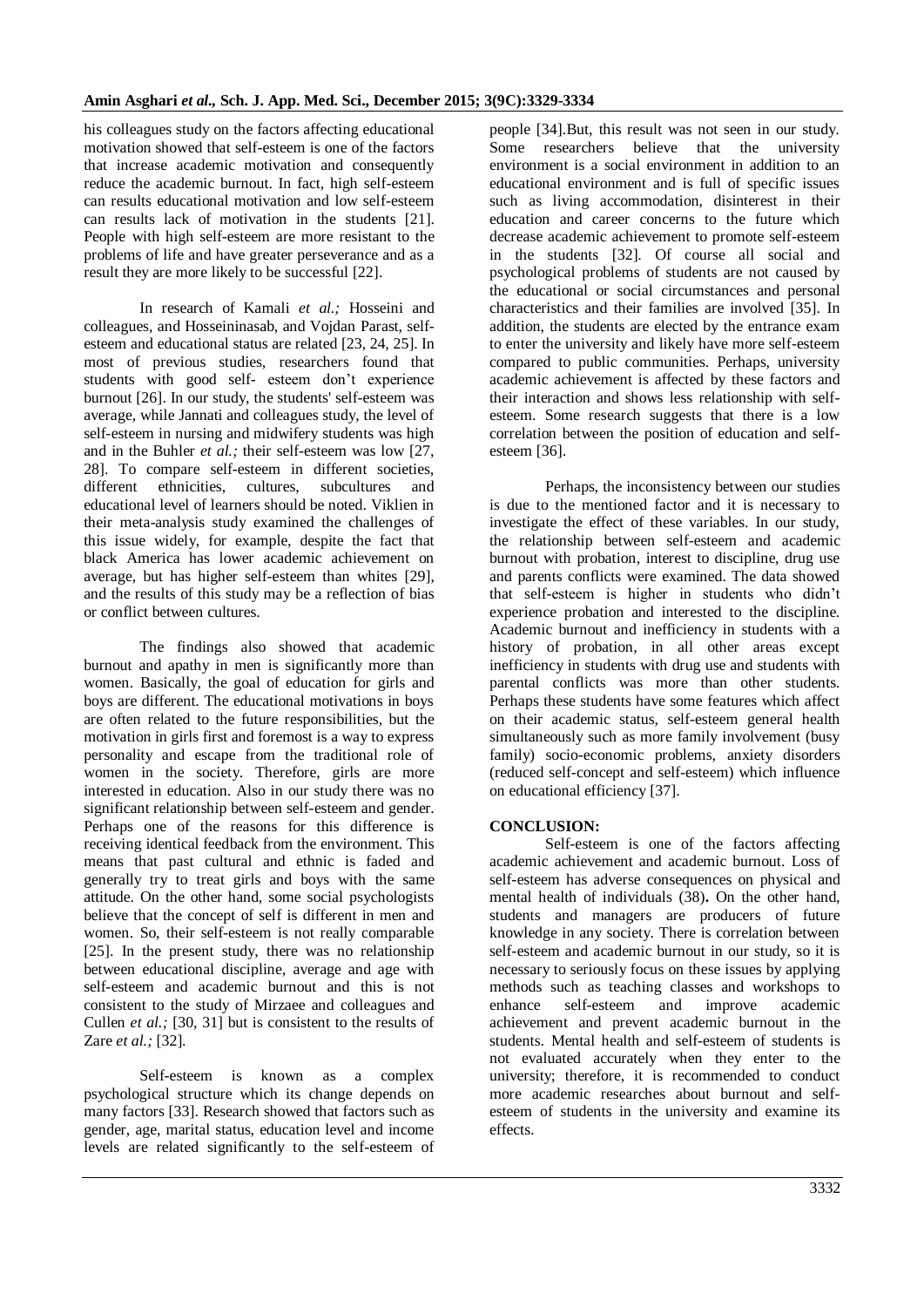#### **REFERENCES**

- 1. Heidari S, Maktabi GH; The Comparison Of Cultural Intelligence, Angeles Loneliness, Academic Burnout And Mental Health In Master Of Art Ahwaz Female Native And Non-Native Students. Woman and Culture. 2011; 3(9): 45- 57.
- 2. Mikaeili N, Afroz GH, GHolizadeh L; The relationship of self-concept and academic burnout with academic performance of girl students. Journal of school psychology. 2013; 1(4): 90-103.
- 3. Toppinen-Tanner S, Ojajärvi A, Väänaänen A, Kalimo R, Jäppinen P; Burnout as a predictor of medically certified sick-leave absences and their diagnosed causes. Behavioral medicine . .32-18:(1)31;2005
- 4. Naami A; The relationship between the quality of students' learning experiences burnout Masters chamran university. Journal of psychological studies. 2008; 5(3).
- 5. Moneta GB; Need for achievement, burnout, and intention to leave: Testing an occupational model in educational settings. Personality and Individual Differences. 2011;50(2):274-8W
- 6. Clark HK, Murdock NL, Koetting K; Predicting burnout and career choice satisfaction in counseling psychology graduate students. The Counseling Psychologist. 2009;37(4).
- 7. Yang HJ; Factors affecting student burnout and academic achievement in multiple enrollment programs in Taiwan's technical–vocational colleges. International Journal of Educational Development. 2004; 24(3):283-301.
- 8. Azimi M, Piri M, Zavaar T; Relation of academic burnout and self-regulated learning with academic performance of high school students. Research in curriculum planing. 2013; 10(11): 116-128.
- 9. Neumann Y, Finaly-Neumann E, Reichel A; Determinants and consequences of students' burnout in universities. The Journal of Higher Education. 1990; 231.
- 10. Boudreau D, Santen S, Hemphill R, Dobson J; Burnout in medical students: Examining the prevalence and predisposing factors during the four years of medical school. Annals of Emergency Medicine. 2004;44(4):S75-S6.
- 11. Valizadeh S, Emamipoor S; The Effect of Rational Emotive Behavior Therapy on Self-Esteem of Blind Female Students. Andisheh va raftar (applied psychology). 2007.
- 12. Shin H, Lee J, Kim B, Lee SM; Student Perceptions Of Parental Bonding Styles & Their Academic Burnout. Asia Education Review. 2012: 13(3). 509-17.
- 13. Law D; Exhaustion in University Students & The Effect Of Coursework Involment. Juornal Of American College Health. 2007: 33(5). 239-45.
- 14. Ross CE, Broh BA; The roles of self-esteem and the sense of personal control in the academic achievement process. Sociology of Education. 2000:270-84.
- 15. Koshki SH. Sepahmansour M, Novshad M; Its selfesteem and burnout among teachers professional skills exceptional and ordinary secondry schools. 33-48.
- 16. Campbell JD, Lavallee LF; Who am I? The role of self-concept confusion in understanding the behavior of people with low self-esteem. 1993.
- 17. Kolmz, Clark, Oldbin; Ways to boost self-steem in adult(Translate by Parvin Alipour). Behnashr of Publishers. Mashhad. 2003.
- 18. Yahyaei GH; Study Of Burnout in Administrative, Educationnal & Nourishment Employee in Guillan Training Education Website of Gillan Training Education. 2004. ( WWW. University Directory).
- 19. Kim Y; Music therapists' job satisfaction, collective self-esteem, and burnout. The Arts in Psychotherapy. 2012; 39(1): 66-71.
- 20. Karlsson L; The effects of mindfulness and selfesteem on adolescents´ perceived stress and symptoms of burnout. 2013.
- 21. Movlavi P, Rostami KH, Mohammadniya H, Rasoulzadeh B, Fadayi ER; Evaluation of the factors responsible for reduction of educational motive of students in Ardebil university of medical science. Journal of medival council of I.R.I. 2007; 1(25): 53-58.
- 22. Barkhordary M, Jalalmanesh S, Mahmoodi M; The Relationship between Critical Thinking Disposition and Self Esteem in Third and Fourth Year Bachelor Nursing Students. Iranian Journal of Medical Education 2009 Spr; 9(1): 13-18.
- 23. Kamali S, Jafari E, Fathi A; Correlation between Academic Achievement and Self-Esteem in Students of Zanjan Faculty of Nursing and Midwifery 1388. J Med Edu Dev. 2009; 2 (2):17- 24.
- 24. Hosseini M, Dejkam M, Mirlashari J; Correlation between Academic Achievement and Self–esteem in Rehabilitation Students in Tehran University of Social Welfare &Rehabilitation. Tehran. Iranian Journal of Medical Education. 2007; 7(1): 137-141.
- 25. Hosseni D, Vojdanparast S; Examine the relationship between self-esteem and academic achievement in basic sciences and humanities teacher training centers. Journal of literature and human Sciences Tabriz. 2003; 181(1): 101-126.
- 26. Jayoung, L, Puig A, Kim YB, Shin H, Lee JH, Lee SM; Academic Burnout Profiles inKorean Adolescents**.** Stress and Health journal, 2010; 26(1): 404–416.
- 27. Janati Y, Musavi S, Azimi Lolaty H, Fani Saberi L, Hamta A, Feyzi S, *et al.;* Investigating Emotional Intelligence and Self Esteem Level Among Nursing and Midwifery Students of Mazandaran University